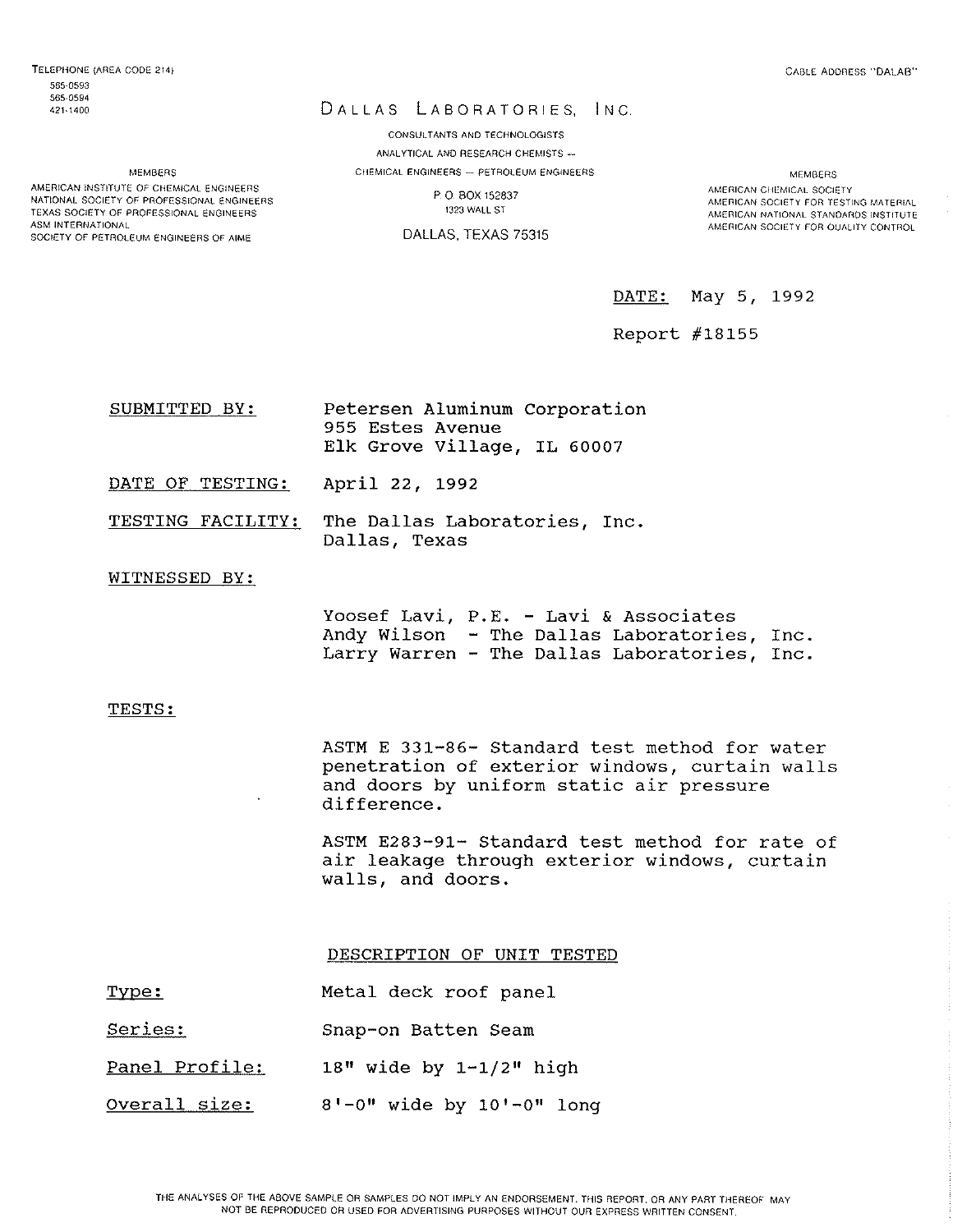Petersen Aluminum Corporation May 5, 1992 Snap-on Batten Seam Page Two

Test unit was installed over an 8'-0" wide by 10'-0" long chamber, at a slope of approximately 2:12 in the following sequence.

15/32" plywood decking supported at 24" o.c. was installed as substrate support. Type 30 organic felt as underlayment was installed over the plywood using 3/8" long steel staples. 18" wide by .024" thick panels were attached to the substrate using clips at  $24"$  o.c.. The Clips were made of .050" thick extruded aluminum, and were fastened with 2 No. 10 x 1" long coated steel screws. Details of panel installation, and panel profile are shown in figure No. 1.

### SUMMARY OF TEST RESULTS

| Title of test                 | Test Method   | Measured      |
|-------------------------------|---------------|---------------|
| Air Infiltration @ 1.57 psf   | ASTM E 283-91 | $.02$ CFM/Ft2 |
| Air Infiltration @ 6.24 psf   | ASTM E 283-91 | $.07$ CFM/Ft2 |
| Air Exfiltration @ 1.57 psf   | ASTM E 283-91 | $.03$ CFM/Ft2 |
| Air Exfiltration @ 6.24 psf   | ASTM E 283-91 | $.10$ CFM/Ft2 |
| Water Penetration @ 12.00 psf | ASTM E 331-86 | No Leakage    |

The above test results were obtained using the applicable ASTM test methods.

Yoosef Lavi, P.E.

TEST SUPERVISED BY: TEST CONDUCTED BY: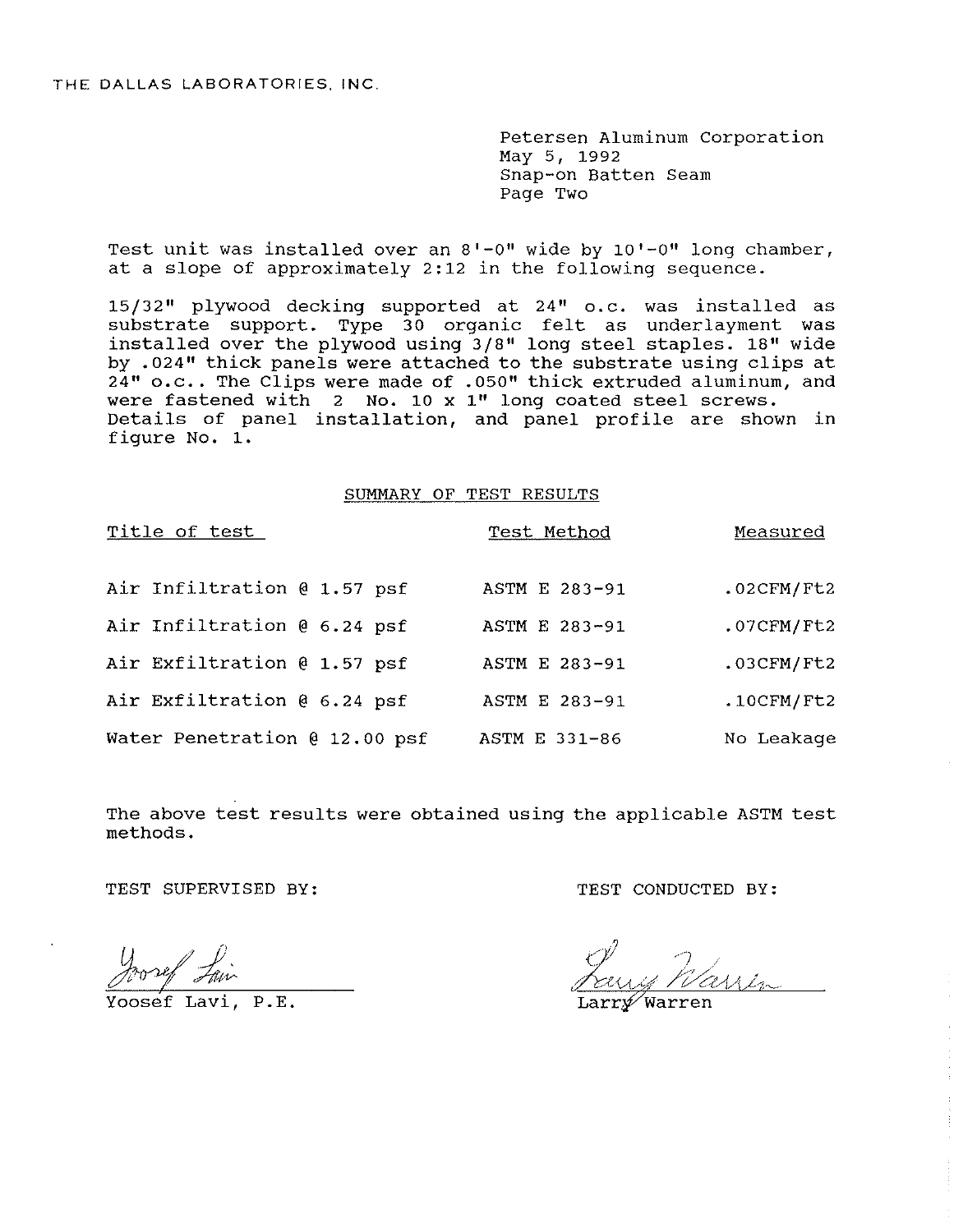